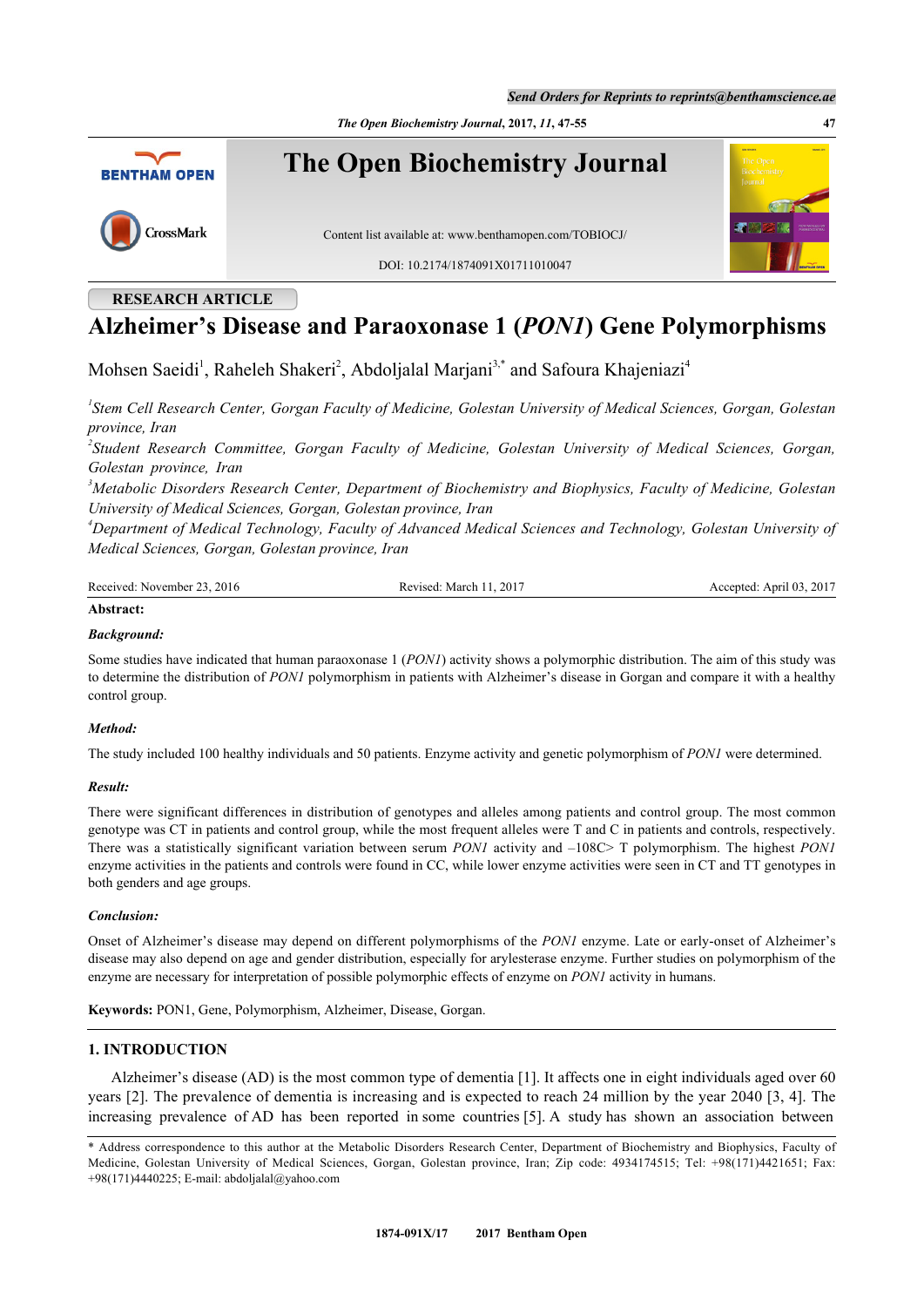*paraoxonase 1* (*PON1*) activity and the pathogenesis of AD [\[6](#page-5-5)]. Human *PON1* exhibits both paraoxonase and arylesterase activities. It hydrolyzes organophosphate compounds such as paraoxon, and aromatic carboxylic acid esters [\[7](#page-5-6) - [10](#page-6-0)]. *PON1* is associated with high-density lipoprotein (HDL) [[11\]](#page-6-1). The enzyme reduces accumulation of the lipid peroxides in low-density lipoprotein (LDL) [\[12](#page-6-2)]. *PON1* is a main anti-atherosclerotic component of high-density lipoprotein (HDL) [\[13,](#page-6-3) [14\]](#page-6-4). *PON1* also protects against bacterial infection by destroying the bacterial signalling molecules [\[15](#page-6-5)]. The *PON1* polymorphism is associated as risk factor for neurological diseases [\[16](#page-6-6) - [18\]](#page-6-7). Several studies have shown that *PON1* status and oxidative stress could play important roles in many neurodegenerative diseases [[16](#page-6-6), [19](#page-6-8) - [25](#page-6-9)]. More than 160 polymorphisms have been shown in the *PON1*gene [[26](#page-6-10)]. Study of Primo-Parmo *et al.* revealed that *PON1* included three genes: *PON2, PON3* and *PON1* that are located on the long arm of human chromosome 7 (q21.22) [[27\]](#page-6-11). The expression of *PON* gene family members occurs in different types of tissues in the human body [[27\]](#page-6-11). The *PON3* and *PON1* genes, and *PON2* gene are expressed and synthesized in the liver and various tissues (brain, liver, kidney, and testis), respectively[[28\]](#page-6-12). Secreted *PON1* and *PON3* enzymes from liver cells are found in the blood circulation bound to high-density lipoproteins, while *PON1* activity predominates in human serum [[29\]](#page-6-13). The *PON2* enzyme synthesized in many tissues is not released from the cells [\[21](#page-6-14)]. The *PON1* is the best investigated and described member of the family [\[30](#page-7-0)]. Several polymorphisms of *PON1* gene have been reported. These polymorphisms may be associated with *PON1* expression and enzyme activity [[31](#page-7-1) - [38](#page-7-2)].

Different distribution of *PON1* gene polymorphism makes these polymorphisms important in different ethnic groups. Thus, the aim of this study was to determine the distribution of *PON1* polymorphism in patients with AD and compare it with a control group.

#### **2. MATERIALS AND METHOD**

#### **2.1. Study Subjects and Sample Collection**

The study included 100 healthy unrelated individuals (63 men and 37 women) and 50 Alzheimer's patients with late-onset form of the disease (31 men and 19 women). The mean age of Alzheimer's patients and control group was 75.01± 69.09 and 74.06± 66.10 years, respectively. The patients were directed to an elderly nursing home in Gorgan, Iran. Patients with type 2 diabetes mellitus, liver disease, renal failure and chronic infectious disease were excluded. The control group was selected from the close relatives of Alzheimer's patients. Both groups were matched in terms of age and gender. The study was approved by the Ethics Committees of Deputy of Research at Golestan University of Medical Sciences. Alzheimer's patients were diagnosed by a neurologist using MMSE (Mini Mental State Examination) [\[32](#page-7-3)]. Written consent was obtained from close relatives of all subjects. Ten ml blood samples were collected in EDTAtubes and serum tubes for determination of *PON1* genotypes and *PON1* activity, respectively. Collected samples were stored at −20°C until analysis.

#### **2.2. Determination of** *PON1*

Determination of serum paraoxonase and arylesterase activities were carried out by Brophy *et al.* method [[33\]](#page-7-4) using spectrophotometry technique (Model JENWAY 6105 UV/VIS) at the Metabolic Disorders Research Center, Golestan University of Medical Sciences.

#### **2.3. Polymerase Chain Reaction (PCR) and Restriction Fragment Length Polymorphism Analysis (PCR-RFLP)**

White blood cells were used for DNA extraction by salting-out method [[34](#page-7-5)]. Extracted DNA was dissolved by sterilized distilled water. The PCR and PCR-RFLP techniques were used to determine the polymorphism of -108C>T using Genetix CG palm-thermocycler (India). Amplification was performed for DNA fragment containing polymorphic site –108C>T. A 25 µl reaction mixture was prepared for the PCR process including buffer (200 mM Tris-HCl, pH = 8.4 and 500 mM KCl, 1.5 mM MgCl<sub>2</sub>) (Fermentas), 0.3 mM deoxyribonucleotide triphosphate (dNTP), 0.4 U/μl Taq polymerase (Fermentas), 0.3 μM of each primer (Bioneer), 20 ng genomic DNA and 11.1 μL sterile distillated water. Digestion of PCR products (32 $\mu$ l) was performed by restriction enzymes, BsrBI (Fermentas) at 37°C for 16 hours. The PCR amplification conditions included initial denaturation (35 cycles at  $95^{\circ}$ C for 3 minutes), denaturation (at  $94^{\circ}$ C for 30 seconds), annealing (at  $68^{\circ}$ C for 30 seconds), extension (at 72C for 60 seconds) and final extension (at  $72^{\circ}$ C for 7 minutes). Figs. (**[1](#page-2-0)** and**2**) show the PCR products before and after digestion with the restriction enzyme (BsrBI), respectively. Agarose gel (2%) stained with ethidium bromide (0.5 μg/ml) was used for electrophoresis of DNA fragments (Apelex, France). The bands were detected using a Polaroid Gel Camera. In Fig. (**[1](#page-2-0)**), undigested fragment (240 bp) was detected. In Fig. (**[2](#page-2-1)**), digested fragment (212 bp) was detected for C-108 genotypes CC, CT and TT.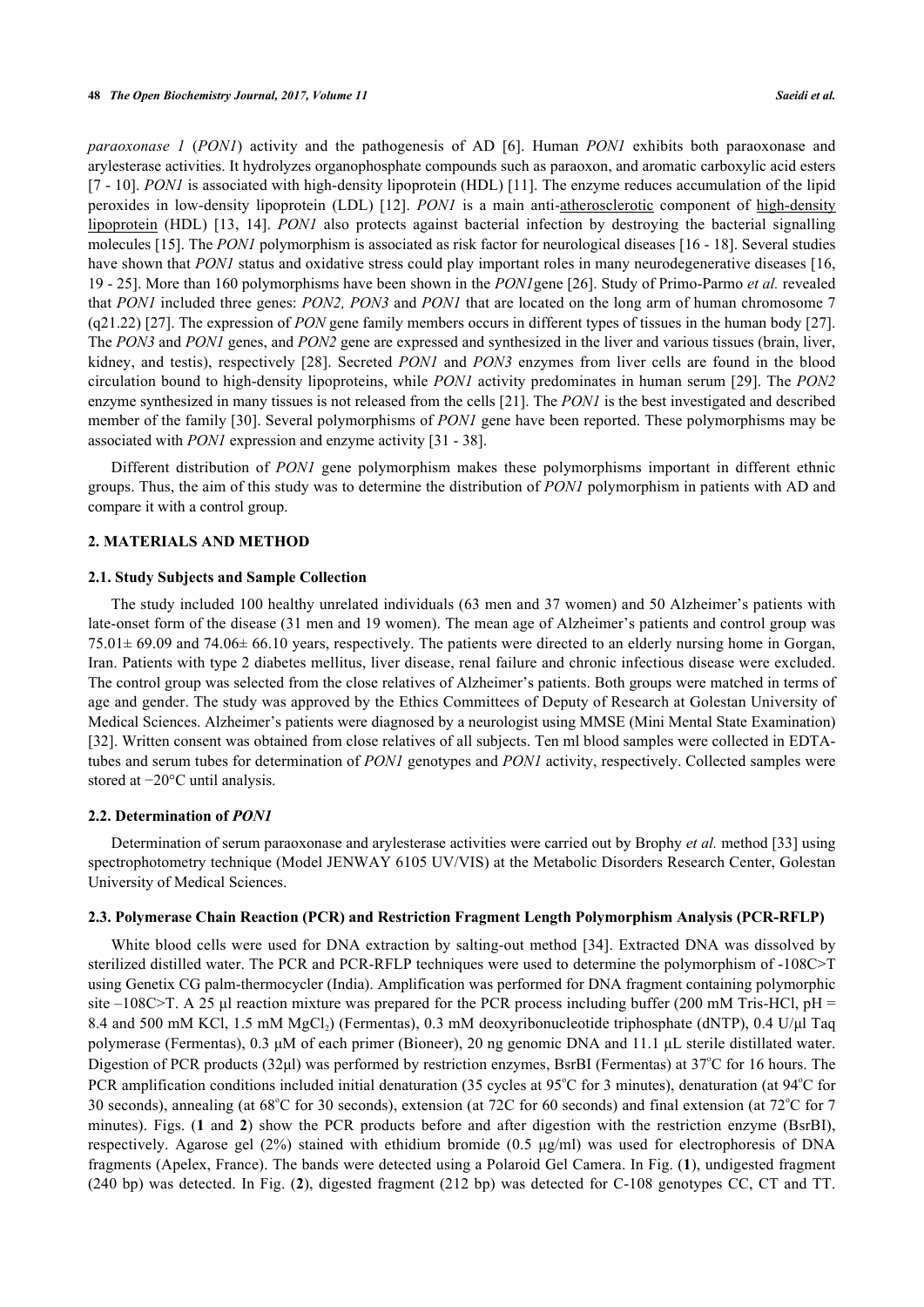Detection of mutations was performed using the following primers:

<span id="page-2-0"></span>

**Fig. (1).** Determination of undigested –108C>T polymorphism (240bp) by PCR-RFLP. DNA ladder (100bp) was loaded into well 1; well 2 was negative control; wells 3 and 4 were DNA fragments with 240bp.

<span id="page-2-1"></span>

**Fig. (2).** PCR-restriction enzyme (*Bsr*BI digestion) fragmentation patterns on the agarose gel stained with ethidium bromide for determination –108C>T polymorphism. DNA ladder (100bp) was loaded into well 1; wells 2 and 5 were CT; wells 3 and 7 were TT, wells 4 and 6 were CC.

Forward primer: 5' AGCTAGCTGCCGACCCGGCGGGGAGGAG 3' Reverse primer: 5' GGCTGCAGCCCTCACCACAACCC 3'.

## **2.4. Statistical Analysis**

SPSS software version 16 was used for data analysis (SPSS Inc., Chicago, IL, USA). The Chi-square test was used to compare allele and genotype frequencies. The Kolmogorov-Smirnov test was used to check the normality of the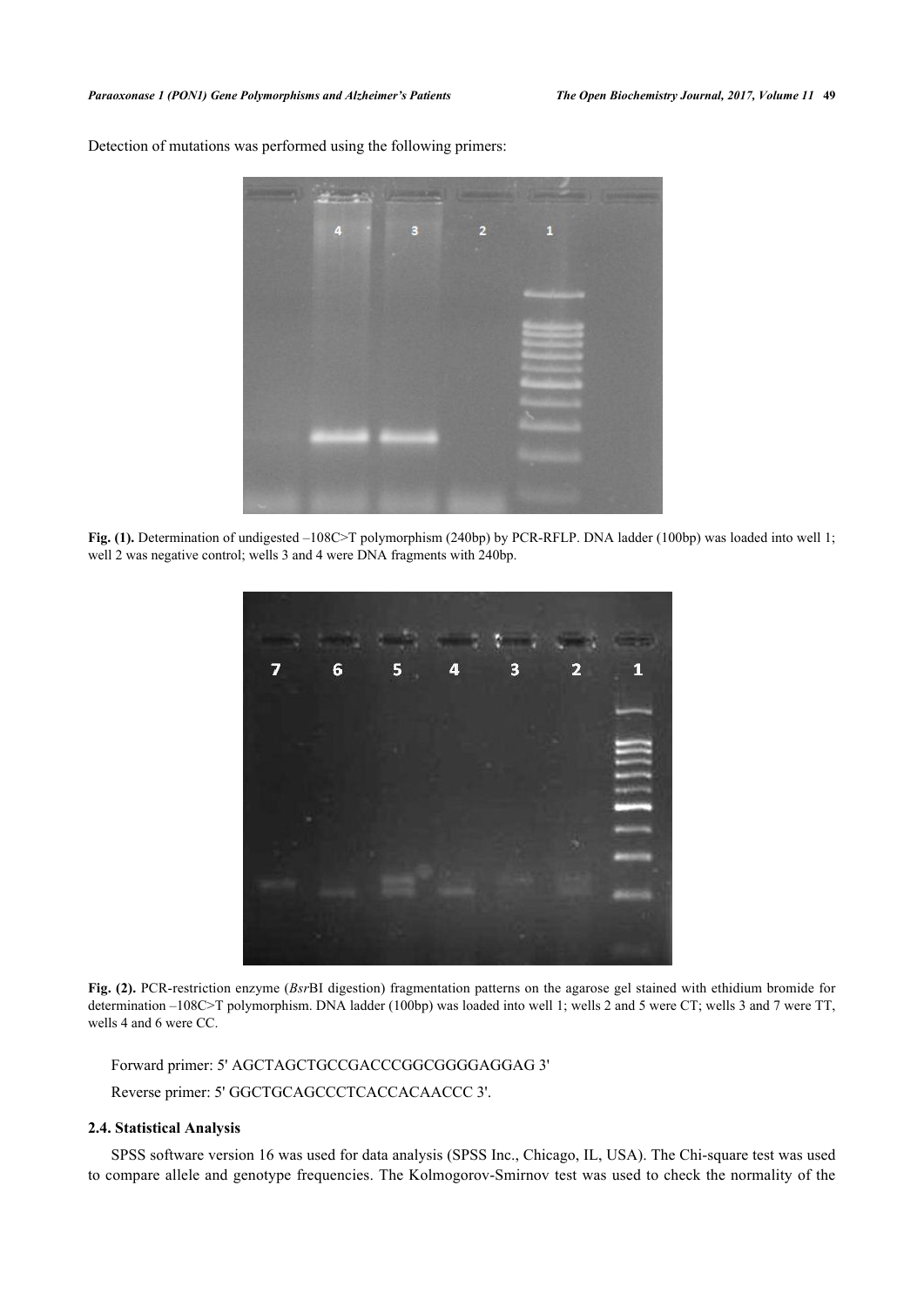distribution for *PON1* activity. The Kruskal-Wallis test was used to compare *PON1* activity and genotype. Comparisons of *PON1* activity with genotype distribution of Alzheimer's patients and control group were analyzed by the Mann-Whitney test. P-value of less than 0.05 was considered as statistically significant.

#### **3. RESULTS**

This study revealed the *PON1* activity and the genotype and allele frequencies for 108C>T polymorphism of this gene in Alzheimer's patients and healthy controls. The frequencies of *PON1* genotypes and alleles are shown in Table (**[1](#page-3-0)**). There were significant differences in distribution of –108C>T genotypes and alleles among Alzheimer's patients and the control group ( $P = 0.03$ ). The most common genotype was CT in the patients (54%) and controls (60%), while polymorphism frequencies of both CC and TT genotypes were lower. The most frequent alleles were T (59%) and C (55%) in Alzheimer's patients and controls, respectively. Table (**[2](#page-3-1)**) shows the association between *PON1* enzyme activity and promoter region polymorphism in both groups. Table (**[2](#page-3-1)**) indicates that there is statistically significant variation between serum *PON1* activity and –108C>T polymorphism. Tables (**[3](#page-3-2)** and **[4](#page-4-0)**) show the *PON1* enzyme activity in association with promoter region polymorphism in Alzheimer's patients, in terms of gender and age. The highest PON1 enzyme activity was found for CC in the patients and controls, while lower enzyme activities were observed for CT and TT genotypes in both genders and age groups.

|                                     | Genotype                     |                | Frequency      | <b>Allele</b> | Frequency |               |
|-------------------------------------|------------------------------|----------------|----------------|---------------|-----------|---------------|
| Polymorphism                        | $N = 150$                    | n              | $\%$           | $N = 300$     | n         | $\frac{6}{9}$ |
| $-108C > T$<br>(Alzheimer patients) | CC<br><b>CT</b><br><b>TT</b> | 27<br>16       | 14<br>54<br>32 | $\sim$        | 41<br>59  | 41<br>59      |
| 108C>T<br>(Control)                 | СC<br><b>CT</b><br><b>TT</b> | 25<br>60<br>15 | 25<br>60<br>15 | ⌒             | 110<br>90 | 55<br>45      |
| P value                             | 0.03                         |                |                |               |           |               |

<span id="page-3-0"></span>**Table 1. Genotype and allele frequency of –108C>T polymorphism in Alzheimer's patients and control group.**

Data are shown as percentage, examined by the  $\chi^2$  test.

<span id="page-3-1"></span>

|  | Table 2. PON1 enzyme activity in association with promoter region polymorphism in Alzheimer's patients and control group. |  |  |  |  |  |  |
|--|---------------------------------------------------------------------------------------------------------------------------|--|--|--|--|--|--|
|  |                                                                                                                           |  |  |  |  |  |  |
|  |                                                                                                                           |  |  |  |  |  |  |

| <b>Enzymes Activity</b><br>(IU/A) |          | Genotypes<br>(Alzheimer patients) | <b>Genotypes</b><br>(control) |       |       |       |
|-----------------------------------|----------|-----------------------------------|-------------------------------|-------|-------|-------|
|                                   |          | <b>CC CT TT</b>                   | <b>CC CT TT</b>               |       |       |       |
| Paraoxonase                       | $45.42*$ | $27.20*$                          | 13.9*1                        | 76.44 | 43.07 | 37.0  |
| Arylesterase                      | $41.0*$  | $25.81*$                          | 18.06*                        | 77.56 | 44.45 | 29.66 |

 $*P< 0.001$  (Data are shown as the median, examined by the Mann-Whitney test).

(IU/L= 1 international unit of enzyme activity is explained as enzyme catalyzes the reaction.

rate of 1 μmol per minute in an assay system).

#### <span id="page-3-2"></span>**Table 3.** *PON1* **enzyme activity in association with promoter region.**

|                                                           | $\mathbf n$    | <b>Mean Rank</b>                        |                                         |  |  |
|-----------------------------------------------------------|----------------|-----------------------------------------|-----------------------------------------|--|--|
| Genotype                                                  |                | Paraoxonase<br><b>Activity (IU/L)</b>   | Arylesterase<br><b>Activity (IU/L)</b>  |  |  |
| $Men(n=31)$<br>CC<br><b>CT</b><br><b>TT</b><br>P value    | 22<br>50<br>23 | 72.32<br>43.59<br>34.33<br>${}_{0.001}$ | 74.50<br>44.55<br>30.15<br>${}_{0.001}$ |  |  |
| Women $(n=19)$<br>CC<br><b>CT</b><br><b>TT</b><br>P value | 10<br>37<br>8  | 37.70<br>28.66<br>12.81<br>0.009        | 38.35<br>27.96<br>12.25<br>0.004        |  |  |

Data are shown as the median, examined by the Kruskal-Wallis and Mann-Whitney tests.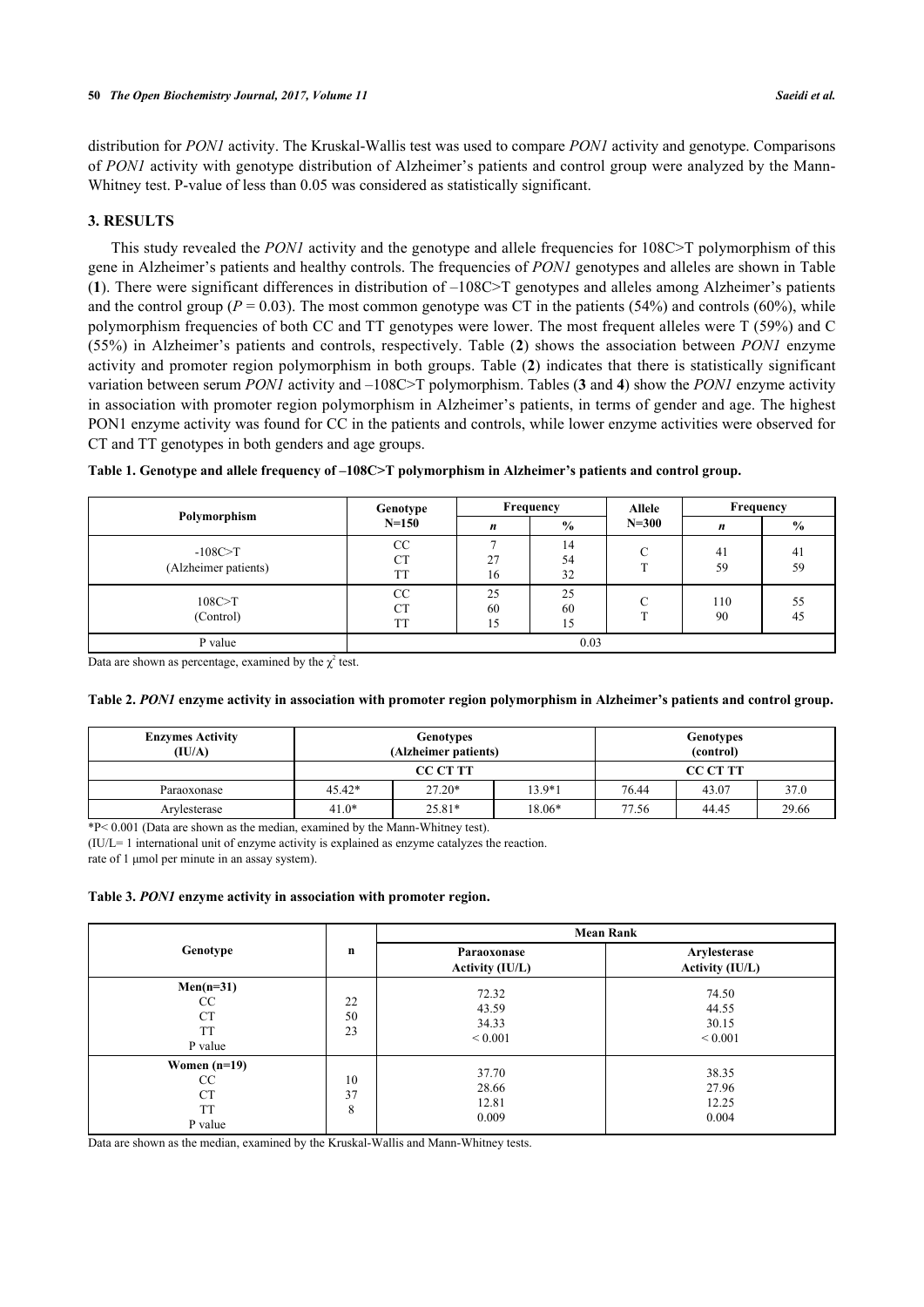| Genotype                                                |                | <b>Mean Rank</b>                        |                                         |  |  |  |
|---------------------------------------------------------|----------------|-----------------------------------------|-----------------------------------------|--|--|--|
|                                                         | $\mathbf n$    | Paraoxonase IU/L<br><b>Activity</b>     | Arylesterase U/L<br><b>Activity</b>     |  |  |  |
| $≤70(n=31)$<br>CC<br><b>CT</b><br><b>TT</b><br>P value  | 28<br>52<br>12 | 66.79<br>40.09<br>26.96<br>${}_{0.001}$ | 67.68<br>39.92<br>25.58<br>${}_{0.001}$ |  |  |  |
| $>70$ (n=19)<br>CC<br><b>CT</b><br><b>TT</b><br>P value | 4<br>35<br>19  | 39.00<br>32.80<br>21.42<br>0.01         | 43.00<br>32.80<br>21.42<br>0.3          |  |  |  |

<span id="page-4-0"></span>**Table 4.** *PON1* **enzyme activity in association with promoter region.**

Data are shown as the median, examined by the Kruskal-Wallis and Mann-Whitney tests.

#### **4. DISCUSSION**

Some studies have indicated that human *PON1* activity showed a polymorphic distribution. This polymorphism could be identified subjects with different paraoxonase 1 activity [\[26](#page-6-10)]. Gene frequencies may vary among different ethnic groups [\[39](#page-7-6)]. It is shown that *PON1* activity may change up to 40-fold in some population [[26,](#page-6-10) [39,](#page-7-6) [40](#page-7-7)]. Thus, it is important to determine the association between genetic polymorphism and status of the *PON1* gene in Alzheimer's patients. Our study showed the activity, genotype and allele frequencies for 108C>T polymorphism in healthy controls and Alzheimer's patients. The present study confirms that *PON1* activity is significantly lower in Alzheimer's patients compared to controls. Low arylesterase activity may be a predictive risk factor for this disease. Pola *et al*. [\[41](#page-7-8)] and also Shi *et al*. [\[42](#page-7-9)] in a different study on Chinese population did not find any difference in enzyme activity of Alzheimer's patients and controls. Helbecque *et al*. [[43\]](#page-7-10) and Cellini *et al*. [\[44](#page-7-11)] emphasized the importance of promoter -108C>T polymorphism, which may be a risk factor for AD. It was shown that there is an association between the *PON1* gene promoter polymorphism and *PON1* activity [\[45\]](#page-7-12). Although it is not clear how the mechanism of *PON1* affects risk of AD, studies have revealed an association between low *PON1* activity, elevated oxidative stress, and increased risk of cardiovascular disease, stroke, type 2 diabetes and dementia [\[46](#page-7-13) - [49](#page-8-0)]. Many studies have revealed the association between *PON1* polymorphism and AD [[44](#page-7-11), [50](#page-8-1) - [56\]](#page-8-2), while some studies have found no association between *PON1* polymorphism and AD in African Americans or Caucasians [\[50](#page-8-1)]. The results of the present study showed a significant association between *PON1* polymorphism and risk of AD, which is in agreement with other studies [[44](#page-7-11), [50](#page-8-1) - [56\]](#page-8-2). Inconsistent with our findings, research on patients with AD has shown that there is no association between *PON1* polymorphism and the development of the disease [[57,](#page-8-3) [58](#page-8-4)]. *PON1* may have a protective role in patients with AD [[59\]](#page-8-5). Studies on other neurodegenerative diseases (Multiple sclerosis and Amyotrophic lateral sclerosis) have revealed no association between *PON1* polymorphism or activity and these diseases. Findings of some studies have indicated that *PON1* may play an important role in the pathogenesis of neurological disorders [\[59,](#page-8-5) [60](#page-8-6)]. In the present study, *PON1* polymorphism significantly affected *PON1* activity. *PON1* activity was the highest in CC and the lowest in TT genotype of promoter -108C>T polymorphism. Our results were in accordance with other findings [[35](#page-7-14), [61\]](#page-8-7). In this study, the -108 polymorphism revealed a significant difference in Alzheimer's patients compared to controls (T allele was more frequent). Some studies have shown that  $-108$  region is the only position that does not differ in allele frequency, between white and Japanese populations. This indicates that this polymorphism may show no specific differences in allele frequencies across different ethnic groups [[35\]](#page-7-14), which is not in agreement with our study. Some other findings suggested that the -*108* polymorphism shows the greatest effect on arylesterase activity. This polymorphism may be associated with activity variance that is independent from the -108C site[[35](#page-7-14)]. There is a relationship between the -108C allele and the PON1 genotype and disease. The -108 regulatory-region polymorphism has an important effect on *PON1* expression in humans [[35\]](#page-7-14). Our study showed a significant association between *PON1* polymorphism and *PON1* activity among different gender and age groups. The highest enzyme activity was observed in the CC genotype. Alzheimer's patients older than 70 years have lower enzymatic activity (arylesterase and paraoxonase activities) than patients under 70 years old (except for arylesterase enzyme activity for age above 70 years old). This means that the disease may not begin late in life. Our study also showed that the *PON1* activity in different genotypes of enzyme was lower in women than in men with AD. This means that women may be more susceptible to this disease compare to men. *PON1* promoter polymorphism may affect *PON1* expression. The association of the CC genotype with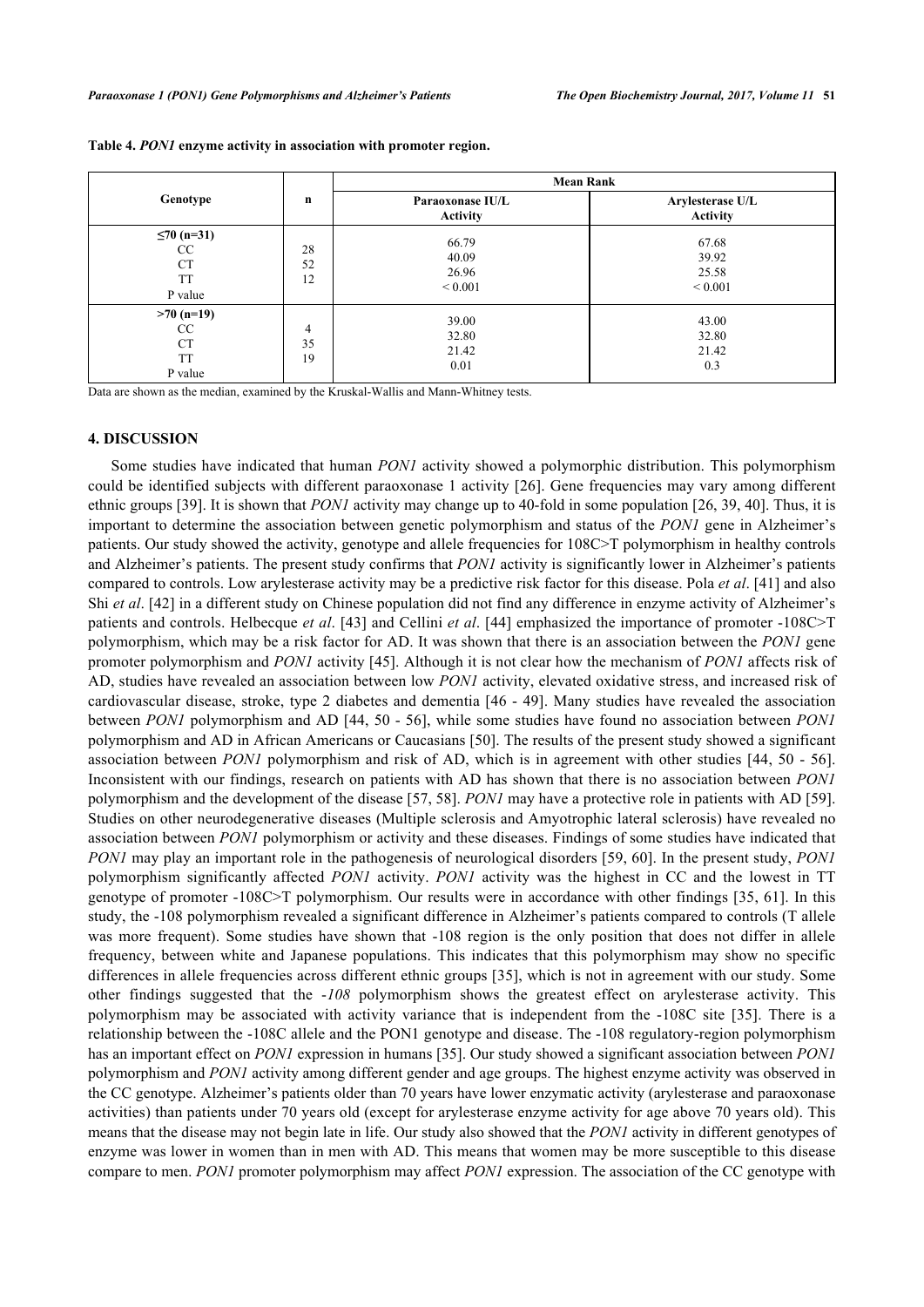high *PON1* activity has been reported to be stronger than the TT genotype [[38\]](#page-7-2), which is in agreement with our study. Our findings confirmed that the *PON1* gene polymorphism affect serum *PON1* activity. This may indicate a possible association between *PON1* gene polymorphism with the progression of AD in the study subjects. Some studies suggested that *PON1* does not cross the blood-brain barrier. Paraoxonase may express in brain or enter pathways that can disturb the brain [[62\]](#page-8-8). Limited sample size is one of the limitations of the present study, because of small number of eligible Alzheimer's patients in the elderly nursing home for this study. Our study subjects had not fasted before sample collection and the patients were not under any therapeutic regimen.

# **CONCLUSION**

Onset of AD may depend on different polymorphism of enzymes, age and gender distribution. Further studies on polymorphism of enzymes are necessary for interpretation of possible polymorphic effects of enzyme on *PON1* activity in humans.

#### **FUNDING**

This work has been supported by the Research Deputy of Golestan University of Medical Science.

#### **ETHICS APPROVAL AND CONSENT TO PARTICIPATE**

Not applicable.

# **HUMAN AND ANIMAL RIGHTS**

No Animals/Humans were used for studies that are base of this research.

#### **CONSENT FOR PUBLICATION**

Not applicable.

#### **CONFLICT OF INTEREST**

The authors confirm that this article content has no conflict of interest.

# **ACKNOWLEDGEMENTS**

The authors would like to thank the Research Deputy of Golestan University of Medical Sciences for financial support. This research project was derived from MSc thesis in Clinical Biochemistry. The corresponding author wishes to thank Miss Raheleh Shakeri for her sincere help.

#### **REFERENCES**

- <span id="page-5-0"></span>[1] Armstrong, R.A. β-amyloid (Aβ) deposition in cognitively normal brain, dementia with Lewy bodies, and Alzheimers disease: a study using principal components analysis. *Folia Neuropathol.,* **2012**, *50*(2), 130-139. [PMID: [22773458\]](http://www.ncbi.nlm.nih.gov/pubmed/22773458)
- <span id="page-5-1"></span>[2] Biscaro, B.; Lindvall, O.; Tesco, G.; Ekdahl, C.T.; Nitsch, R.M. Inhibition of microglial activation protects hippocampal neurogenesis and improves cognitive deficits in a transgenic mouse model for Alzheimers disease. *Neurodegener. Dis.,* **2012**, *9*(4), 187-198. [\[http://dx.doi.org/10.1159/000330363\]](http://dx.doi.org/10.1159/000330363) [PMID: [22584394](http://www.ncbi.nlm.nih.gov/pubmed/22584394)]
- <span id="page-5-2"></span>[3] Reitz, C.; Brayne, C.; Mayeux, R. Epidemiology of Alzheimer disease. *Nat. Rev. Neurol.,* **2011**, *7*(3), 137-152. [\[http://dx.doi.org/10.1038/nrneurol.2011.2\]](http://dx.doi.org/10.1038/nrneurol.2011.2) [PMID: [21304480](http://www.ncbi.nlm.nih.gov/pubmed/21304480)]
- <span id="page-5-3"></span>[4] Ballard, C.; Gauthier, S.; Corbett, A.; Brayne, C.; Aarsland, D.; Jones, E. Alzheimers disease. *Lancet,* **2011**, *377*(9770), 1019-1031. [\[http://dx.doi.org/10.1016/S0140-6736\(10\)61349-9\]](http://dx.doi.org/10.1016/S0140-6736(10)61349-9) [PMID: [21371747](http://www.ncbi.nlm.nih.gov/pubmed/21371747)]
- <span id="page-5-4"></span>[5] Llibre Rodriguez, J.J.; Ferri, C.P.; Acosta, D.; Guerra, M.; Huang, Y.; Jacob, K.S.; Krishnamoorthy, E.S.; Salas, A.; Sosa, A.L.; Acosta, I.; Dewey, M.E.; Gaona, C.; Jotheeswaran, A.T.; Li, S.; Rodriguez, D.; Rodriguez, G.; Kumar, P.S.; Valhuerdi, A.; Prince, M. Prevalence of dementia in Latin America, India, and China: a population-based cross-sectional survey. *Lancet,* **2008**, *372*(9637), 464-474. [\[http://dx.doi.org/10.1016/S0140-6736\(08\)61002-8\]](http://dx.doi.org/10.1016/S0140-6736(08)61002-8) [PMID: [18657855](http://www.ncbi.nlm.nih.gov/pubmed/18657855)]
- <span id="page-5-5"></span>[6] Paragh, G.; Balla, P.; Katona, E.; Seres, I.; Egerházi, A.; Degrell, I. Serum paraoxonase activity changes in patients with Alzheimers disease and vascular dementia. *Eur. Arch. Psychiatry Clin. Neurosci.,* **2002**, *252*(2), 63-67. [\[http://dx.doi.org/10.1007/s004060200013\]](http://dx.doi.org/10.1007/s004060200013) [PMID: [12111338](http://www.ncbi.nlm.nih.gov/pubmed/12111338)]
- <span id="page-5-6"></span>[7] Aviram, M.; Vaya, J. Paraoxonase 1 activities, regulation, and interactions with atherosclerotic lesion. *Curr. Opin. Lipidol.,* **2013**, *24*(4), 339-344. [\[http://dx.doi.org/10.1097/MOL.0b013e32835ffcfd\]](http://dx.doi.org/10.1097/MOL.0b013e32835ffcfd) [PMID: [23508039](http://www.ncbi.nlm.nih.gov/pubmed/23508039)]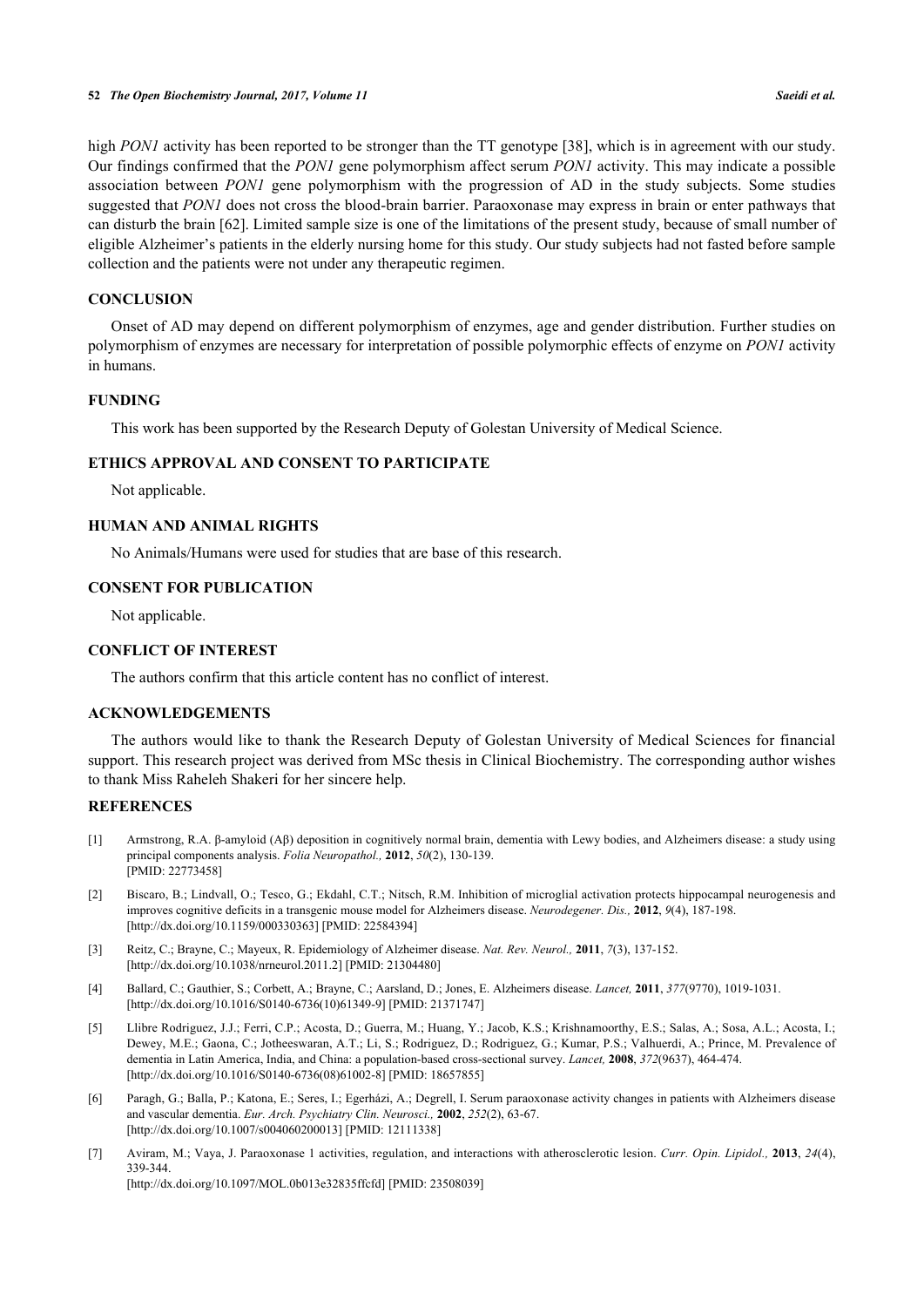- [8] Mackness, M.; Mackness, B. Targeting paraoxonase-1 in atherosclerosis. *Expert Opin. Ther. Targets,* **2013**, *17*(7), 829-837. [\[http://dx.doi.org/10.1517/14728222.2013.790367\]](http://dx.doi.org/10.1517/14728222.2013.790367) [PMID: [23573876](http://www.ncbi.nlm.nih.gov/pubmed/23573876)]
- [9] Aharoni, S.; Aviram, M.; Fuhrman, B. Paraoxonase 1 (PON1) reduces macrophage inflammatory responses. *Atherosclerosis,* **2013**, *228*(2), 353-361.
	- [\[http://dx.doi.org/10.1016/j.atherosclerosis.2013.03.005\]](http://dx.doi.org/10.1016/j.atherosclerosis.2013.03.005) [PMID: [23582715](http://www.ncbi.nlm.nih.gov/pubmed/23582715)]
- <span id="page-6-0"></span>[10] Costa, L.G.; Giordano, G.; Furlong, C.E. Pharmacological and dietary modulators of paraoxonase 1 (PON1) activity and expression: the hunt goes on. *Biochem. Pharmacol.,* **2011**, *81*(3), 337-344. [\[http://dx.doi.org/10.1016/j.bcp.2010.11.008\]](http://dx.doi.org/10.1016/j.bcp.2010.11.008) [PMID: [21093416](http://www.ncbi.nlm.nih.gov/pubmed/21093416)]
- <span id="page-6-1"></span>[11] Tomás, M.; Latorre, G.; Sentí, M.; Marrugat, J. The antioxidant function of high density lipoproteins: a new paradigm in atherosclerosis. *Rev. Esp. Cardiol.,* **2004**, *57*(6), 557-569. [PMID: [15225502\]](http://www.ncbi.nlm.nih.gov/pubmed/15225502)
- <span id="page-6-2"></span>[12] Kinumi, T.; Ogawa, Y.; Kimata, J.; Saito, Y.; Yoshida, Y.; Niki, E. Proteomic characterization of oxidative dysfunction in human umbilical vein endothelial cells (HUVEC) induced by exposure to oxidized LDL. *Free Radic. Res.,* **2005**, *39*(12), 1335-1344. [\[http://dx.doi.org/10.1080/10715760500306695\]](http://dx.doi.org/10.1080/10715760500306695) [PMID: [16298863](http://www.ncbi.nlm.nih.gov/pubmed/16298863)]
- <span id="page-6-3"></span>[13] Getz, G.S.; Reardon, C.A. Paraoxonase, a cardioprotective enzyme: continuing issues. *Curr. Opin. Lipidol.,* **2004**, *15*(3), 261-267. [\[http://dx.doi.org/10.1097/00041433-200406000-00005](http://dx.doi.org/10.1097/00041433-200406000-00005)] [PMID: [15166781\]](http://www.ncbi.nlm.nih.gov/pubmed/15166781)
- <span id="page-6-4"></span>[14] Mackness, M.; Mackness, B. Paraoxonase 1 and atherosclerosis: is the gene or the protein more important? *Free Radic. Biol. Med.,* **2004**, *37*(9), 1317-1323. [\[http://dx.doi.org/10.1016/j.freeradbiomed.2004.07.034\]](http://dx.doi.org/10.1016/j.freeradbiomed.2004.07.034) [PMID: [15454272](http://www.ncbi.nlm.nih.gov/pubmed/15454272)]
- <span id="page-6-5"></span>[15] Camps, J.; Pujol, I.; Ballester, F.; Joven, J.; Simó, J.M. Paraoxonases as potential antibiofilm agents: their relationship with quorum-sensing signals in Gram-negative bacteria. *Antimicrob. Agents Chemother.,* **2011**, *55*(4), 1325-1331. [\[http://dx.doi.org/10.1128/AAC.01502-10](http://dx.doi.org/10.1128/AAC.01502-10)] [PMID: [21199929\]](http://www.ncbi.nlm.nih.gov/pubmed/21199929)
- <span id="page-6-6"></span>[16] Sand, P.G. Paraoxonase genes and the susceptibilty to ischemic stroke. *Int. J. Stroke,* **2013**, *8*(6), E39. [\[http://dx.doi.org/10.1111/ijs.12139](http://dx.doi.org/10.1111/ijs.12139)] [PMID: [23879763\]](http://www.ncbi.nlm.nih.gov/pubmed/23879763)
- [17] Rothstein, L.; Jickling, G.C. Ischemic stroke biomarkers in blood. *Biomarkers Med.,* **2013**, *7*(1), 37-47. [\[http://dx.doi.org/10.2217/bmm.12.104](http://dx.doi.org/10.2217/bmm.12.104)] [PMID: [23387483\]](http://www.ncbi.nlm.nih.gov/pubmed/23387483)
- <span id="page-6-7"></span>[18] Xing, C.; Arai, K.; Lo, E.H.; Hommel, M. Pathophysiologic cascades in ischemic stroke. *Int. J. Stroke,* **2012**, *7*(5), 378-385. [\[http://dx.doi.org/10.1111/j.1747-4949.2012.00839.x\]](http://dx.doi.org/10.1111/j.1747-4949.2012.00839.x) [PMID: [22712739](http://www.ncbi.nlm.nih.gov/pubmed/22712739)]
- <span id="page-6-8"></span>[19] Zhang, G.; Li, W.; Li, Z.; Lv, H.; Ren, Y.; Ma, R.; Li, X.; Kang, X.; Shi, Y.; Sun, Y. Association between paraoxonase gene and stroke in the Han Chinese population. *BMC Med. Genet.,* **2013**, *14*, 16. [\[http://dx.doi.org/10.1186/1471-2350-14-16\]](http://dx.doi.org/10.1186/1471-2350-14-16) [PMID: [23356507](http://www.ncbi.nlm.nih.gov/pubmed/23356507)]
- [20] Androutsopoulos, V.P.; Kanavouras, K.; Tsatsakis, A.M. Role of paraoxonase 1 (PON1) in organophosphate metabolism: implications in neurodegenerative diseases. *Toxicol. Appl. Pharmacol.,* **2011**, *256*(3), 418-424. [\[http://dx.doi.org/10.1016/j.taap.2011.08.009](http://dx.doi.org/10.1016/j.taap.2011.08.009)] [PMID: [21864557\]](http://www.ncbi.nlm.nih.gov/pubmed/21864557)
- <span id="page-6-14"></span>[21] Bekris, L.M.; Mata, I.F.; Zabetian, C.P. The genetics of Parkinson disease. *J. Geriatr. Psychiatry Neurol.,* **2010**, *23*(4), 228-242. [\[http://dx.doi.org/10.1177/0891988710383572\]](http://dx.doi.org/10.1177/0891988710383572) [PMID: [20938043](http://www.ncbi.nlm.nih.gov/pubmed/20938043)]
- [22] Gazewood, J.D.; Richards, D.R.; Clebak, K. Parkinson disease: an update. *Am. Fam. Physician,* **2013**, *87*(4), 267-273. [PMID: [23418798\]](http://www.ncbi.nlm.nih.gov/pubmed/23418798)
- [23] Mayeux, R.; Stern, Y. Epidemiology of Alzheimer disease. *Cold Spring Harb. Perspect. Med.,* **2012**, *2*(8), a006239. [\[http://dx.doi.org/10.1101/cshperspect.a006239\]](http://dx.doi.org/10.1101/cshperspect.a006239) [PMID: [22908189](http://www.ncbi.nlm.nih.gov/pubmed/22908189)]
- [24] Selkoe, D.; Mandelkow, E.; Holtzman, D. Deciphering Alzheimer disease. *Cold Spring Harb. Perspect. Med.,* **2012**, *2*(1), a011460. [\[http://dx.doi.org/10.1101/cshperspect.a011460\]](http://dx.doi.org/10.1101/cshperspect.a011460) [PMID: [22315723](http://www.ncbi.nlm.nih.gov/pubmed/22315723)]
- <span id="page-6-9"></span>[25] Tanzi, R.E. The genetics of Alzheimer disease. *Cold Spring Harb. Perspect. Med.,* **2012**, *2*(10), a006296. [\[http://dx.doi.org/10.1101/cshperspect.a006296\]](http://dx.doi.org/10.1101/cshperspect.a006296) [PMID: [23028126](http://www.ncbi.nlm.nih.gov/pubmed/23028126)]
- <span id="page-6-10"></span>[26] Mueller, R.F.; Hornung, S.; Furlong, C.E.; Anderson, J.; Giblett, E.R.; Motulsky, A.G. Plasma paraoxonase polymorphism: a new enzyme assay, population, family, biochemical, and linkage studies. *Am. J. Hum. Genet.,* **1983**, *35*(3), 393-408. [PMID: [6305189\]](http://www.ncbi.nlm.nih.gov/pubmed/6305189)
- <span id="page-6-11"></span>[27] Primo-Parmo, S.L.; Sorenson, R.C.; Teiber, J.; La Du, B.N. The human serum paraoxonase/arylesterase gene (*PON1*) is one member of a multigene family. *Genomics,* **1996**, *33*(3), 498-507. [\[http://dx.doi.org/10.1006/geno.1996.0225](http://dx.doi.org/10.1006/geno.1996.0225)] [PMID: [8661009\]](http://www.ncbi.nlm.nih.gov/pubmed/8661009)
- <span id="page-6-12"></span>[28] Ng, C.J.; Wadleigh, D.J.; Gangopadhyay, A.; Hama, S.; Grijalva, V.R.; Navab, M.; Fogelman, A.M.; Reddy, S.T. Paraoxonase-2 is a ubiquitously expressed protein with antioxidant properties and is capable of preventing cell-mediated oxidative modification of low density lipoprotein. *J. Biol. Chem.,* **2001**, *276*(48), 44444-44449. [\[http://dx.doi.org/10.1074/jbc.M105660200\]](http://dx.doi.org/10.1074/jbc.M105660200) [PMID: [11579088](http://www.ncbi.nlm.nih.gov/pubmed/11579088)]
- <span id="page-6-13"></span>[29] Deakin, S.; Leviev, I.; Gomaraschi, M.; Calabresi, L.; Franceschini, G.; James, R.W. Enzymatically active paraoxonase-1 is located at the external membrane of producing cells and released by a high affinity, saturable, desorption mechanism. *J. Biol. Chem.,* **2002**, *277*(6),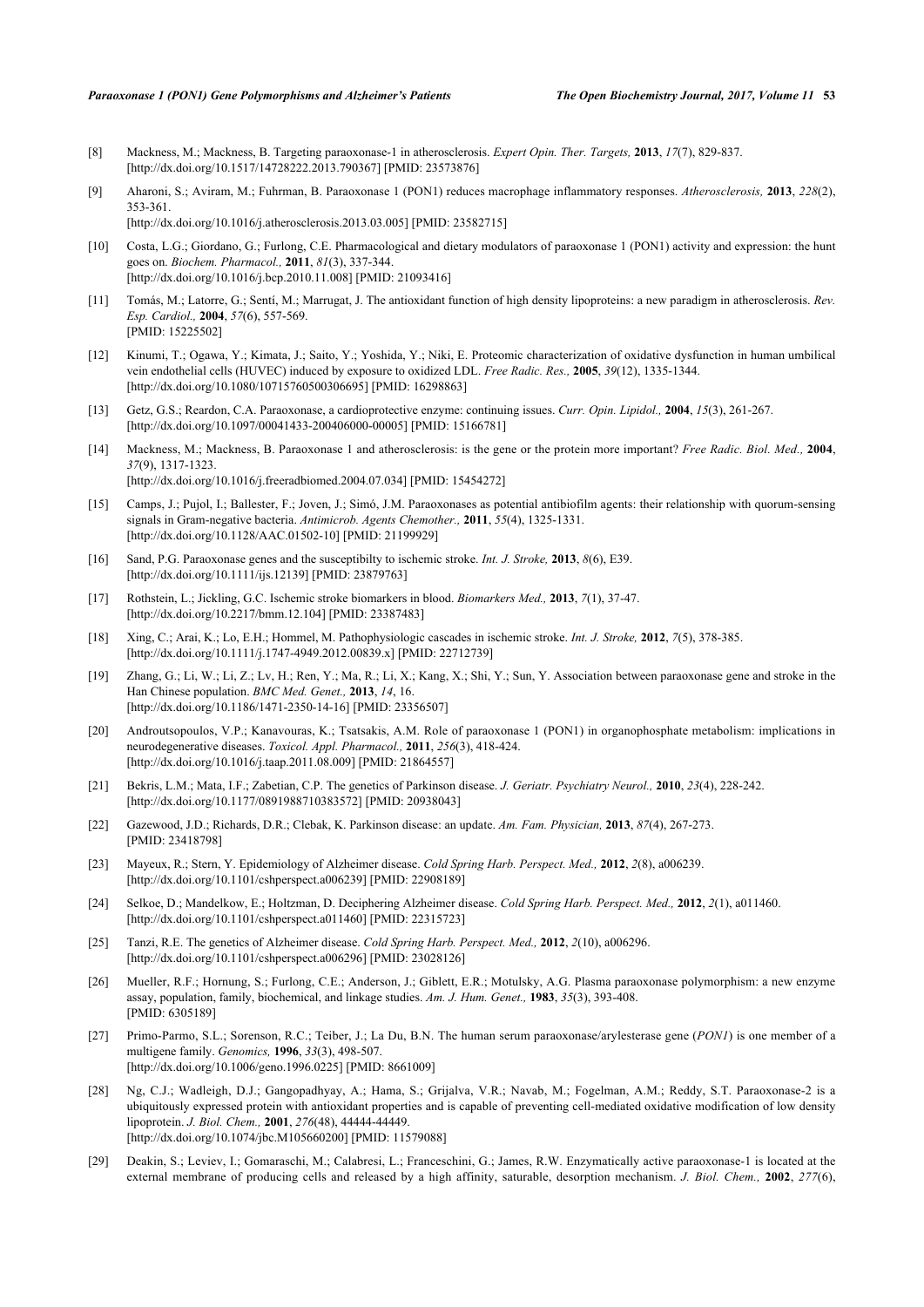4301-4308.

[\[http://dx.doi.org/10.1074/jbc.M107440200\]](http://dx.doi.org/10.1074/jbc.M107440200) [PMID: [11726658](http://www.ncbi.nlm.nih.gov/pubmed/11726658)]

- <span id="page-7-0"></span>[30] Kobayashi, M.; Shinohara, M.; Sakoh, C.; Kataoka, M.; Shimizu, S. Lactone-ring-cleaving enzyme: genetic analysis, novel RNA editing, and evolutionary implications. *Proc. Natl. Acad. Sci. USA,* **1998**, *95*(22), 12787-12792. [\[http://dx.doi.org/10.1073/pnas.95.22.12787](http://dx.doi.org/10.1073/pnas.95.22.12787)] [PMID: [9788992](http://www.ncbi.nlm.nih.gov/pubmed/9788992)]
- <span id="page-7-1"></span>[31] Mackness, B.; Durrington, P.N.; Mackness, M.I. Polymorphisms of paraoxonase genes and low-density lipoprotein lipid peroxidation. *Lancet,* **1999**, *353*(9151), 468-469. [\[http://dx.doi.org/10.1016/S0140-6736\(98\)05105-8\]](http://dx.doi.org/10.1016/S0140-6736(98)05105-8) [PMID: [9989726](http://www.ncbi.nlm.nih.gov/pubmed/9989726)]
- <span id="page-7-3"></span>[32] Leviev, I.; Negro, F.; James, R.W. Two alleles of the human paraoxonase gene produce different amounts of mRNA. An explanation for differences in serum concentrations of paraoxonase associated with the (Leu-Met54) polymorphism. *Arterioscler. Thromb. Vasc. Biol.,* **1997**, *17*(11), 2935-2939.

[\[http://dx.doi.org/10.1161/01.ATV.17.11.2935](http://dx.doi.org/10.1161/01.ATV.17.11.2935)] [PMID: [9409279\]](http://www.ncbi.nlm.nih.gov/pubmed/9409279)

- <span id="page-7-4"></span>[33] Garin, M.C.; James, R.W.; Dussoix, P.; Blanché, H.; Passa, P.; Froguel, P.; Ruiz, J. Paraoxonase polymorphism Met-Leu54 is associated with modified serum concentrations of the enzyme. A possible link between the paraoxonase gene and increased risk of cardiovascular disease in diabetes. *J. Clin. Invest.,* **1997**, *99*(1), 62-66. [\[http://dx.doi.org/10.1172/JCI119134\]](http://dx.doi.org/10.1172/JCI119134) [PMID: [9011577](http://www.ncbi.nlm.nih.gov/pubmed/9011577)]
- <span id="page-7-5"></span>[34] Leviev, I.; James, R.W. Promoter polymorphisms of human paraoxonase PON1 gene and serum paraoxonase activities and concentrations. *Arterioscler. Thromb. Vasc. Biol.,* **2000**, *20*(2), 516-521. [\[http://dx.doi.org/10.1161/01.ATV.20.2.516](http://dx.doi.org/10.1161/01.ATV.20.2.516)] [PMID: [10669651\]](http://www.ncbi.nlm.nih.gov/pubmed/10669651)
- <span id="page-7-14"></span>[35] Brophy, V.H.; Jampsa, R.L.; Clendenning, J.B.; McKinstry, L.A.; Jarvik, G.P.; Furlong, C.E. Effects of 5 regulatory-region polymorphisms on paraoxonase-gene (PON1) expression. *Am. J. Hum. Genet.,* **2001**, *68*(6), 1428-1436. [\[http://dx.doi.org/10.1086/320600\]](http://dx.doi.org/10.1086/320600) [PMID: [11335891](http://www.ncbi.nlm.nih.gov/pubmed/11335891)]
- [36] James, R.W.; Leviev, I.; Ruiz, J.; Passa, P.; Froguel, P.; Garin, M.C. Promoter polymorphism T-107C of the paraoxonase PON1 gene is a risk factor for coronary heart disease in type 2 diabetic patients. *Diabetes,* **2000**, *49*(8), 1390-1393. [\[http://dx.doi.org/10.2337/diabetes.49.8.1390](http://dx.doi.org/10.2337/diabetes.49.8.1390)] [PMID: [10923642\]](http://www.ncbi.nlm.nih.gov/pubmed/10923642)
- [37] Brophy, V.H.; Hastings, M.D.; Clendenning, J.B.; Richter, R.J.; Jarvik, G.P.; Furlong, C.E. Polymorphisms in the human paraoxonase (PON1) promoter. *Pharmacogenetics,* **2001**, *11*(1), 77-84. [\[http://dx.doi.org/10.1097/00008571-200102000-00009](http://dx.doi.org/10.1097/00008571-200102000-00009)] [PMID: [11207034\]](http://www.ncbi.nlm.nih.gov/pubmed/11207034)
- <span id="page-7-2"></span>[38] Furlong, C.E.; Richter, R.J.; Seidel, S.L.; Motulsky, A.G. Role of genetic polymorphism of human plasma paraoxonase/arylesterase in hydrolysis of the insecticide metabolites chlorpyrifos oxon and paraoxon. *Am. J. Hum. Genet.,* **1988**, *43*(3), 230-238. [PMID: [2458038\]](http://www.ncbi.nlm.nih.gov/pubmed/2458038)
- <span id="page-7-6"></span>[39] Richter, R.J.; Furlong, C.E. Determination of paraoxonase (*PON1*) status requires more than genotyping. *Pharmacogenetics,* **1999**, *9*(6), 745-753. [\[http://dx.doi.org/10.1097/00008571-199912000-00009](http://dx.doi.org/10.1097/00008571-199912000-00009)] [PMID: [10634137\]](http://www.ncbi.nlm.nih.gov/pubmed/10634137)
- 
- <span id="page-7-7"></span>[40] Miller, S.A.; Dykes, D.D.; Polesky, H.F. A simple salting out procedure for extracting DNA from human nucleated cells. *Nucleic Acids Res.,* **1988**, *16*(3), 1215. [\[http://dx.doi.org/10.1093/nar/16.3.1215](http://dx.doi.org/10.1093/nar/16.3.1215)] [PMID: [3344216\]](http://www.ncbi.nlm.nih.gov/pubmed/3344216)
- <span id="page-7-8"></span>[41] Pola, R.; Gaetani, E.; Flex, A.; Gerardino, L.; Aloi, F.; Flore, R.; Serricchio, M.; Pola, P.; Bernabei, R. Lack of association between Alzheimer's disease and Gln-Arg 192 Q/R polymorphism of the PON-1 gene in an Italian population. *Dement. Geriatr. Cogn. Disord.,* **2003**, *15*(2), 88-91. [\[http://dx.doi.org/10.1159/000067975\]](http://dx.doi.org/10.1159/000067975) [PMID: [12566597](http://www.ncbi.nlm.nih.gov/pubmed/12566597)]
- <span id="page-7-9"></span>[42] Shi, J.J.; Zhang, S.Z.; Ma, C.; Tang, M.N.; Liu, X.H.; Wang, Y.C.; Han, H.Y.; Guo, Y.B.; Feng, R.M.; Miao, G.D. Gln192 Arg polymorphism of the paraoxonase-1 gene is not associated with Alzheimer's disease in Chinese. *J. First Mil. Med. Univ.,* **2004**, *24*(4), 371-374. [PMID: [15090300\]](http://www.ncbi.nlm.nih.gov/pubmed/15090300)
- <span id="page-7-10"></span>[43] Helbecque, N.; Cottel, D.; Codron, V.; Berr, C.; Amouyel, P. Paraoxonase 1 gene polymorphisms and dementia in humans. *Neurosci. Lett.,* **2004**, *358*(1), 41-44. [\[http://dx.doi.org/10.1016/j.neulet.2003.12.100\]](http://dx.doi.org/10.1016/j.neulet.2003.12.100) [PMID: [15016430](http://www.ncbi.nlm.nih.gov/pubmed/15016430)]
- <span id="page-7-11"></span>[44] Cellini, E.; Tedde, A.; Bagnoli, S.; Nacmias, B.; Piacentini, S.; Bessi, V.; Bracco, L.; Sorbi, S. Association analysis of the paraoxonase-1 gene with Alzheimer's disease. *Neurosci. Lett.,* **2006**, *408*(3), 199-202. [\[http://dx.doi.org/10.1016/j.neulet.2006.08.074\]](http://dx.doi.org/10.1016/j.neulet.2006.08.074) [PMID: [16996683](http://www.ncbi.nlm.nih.gov/pubmed/16996683)]
- <span id="page-7-12"></span>[45] Bednarska-Makaruk, M.E.; Krzywkowski, T.; Graban, A.; Lipczyńska-Łojkowska, W.; Bochyńska, A.; Rodo, M.; Wehr, H.; Ryglewicz, D.K. Paraoxonase 1 (PON1) gene-108C>T and p.Q192R polymorphisms and arylesterase activity of the enzyme in patients with dementia. *Folia Neuropathol.,* **2013**, *51*(2), 111-119. [\[http://dx.doi.org/10.5114/fn.2013.35953](http://dx.doi.org/10.5114/fn.2013.35953)] [PMID: [23821382](http://www.ncbi.nlm.nih.gov/pubmed/23821382)]
- <span id="page-7-13"></span>[46] Aviram, M.; Billecke, S.; Sorenson, R.; Bisgaier, C.; Newton, R.; Rosenblat, M. Paraoxonase active site required for protection against LDL oxidation involves its free sulhydryl groups and is different from that required for its arylesterase/paraoxonase activities. *Arterioscler. Thromb. Vasc. Biol.,* **1998**, *18*, 1617-1624. [\[http://dx.doi.org/10.1161/01.ATV.18.10.1617](http://dx.doi.org/10.1161/01.ATV.18.10.1617)] [PMID: [9763535\]](http://www.ncbi.nlm.nih.gov/pubmed/9763535)